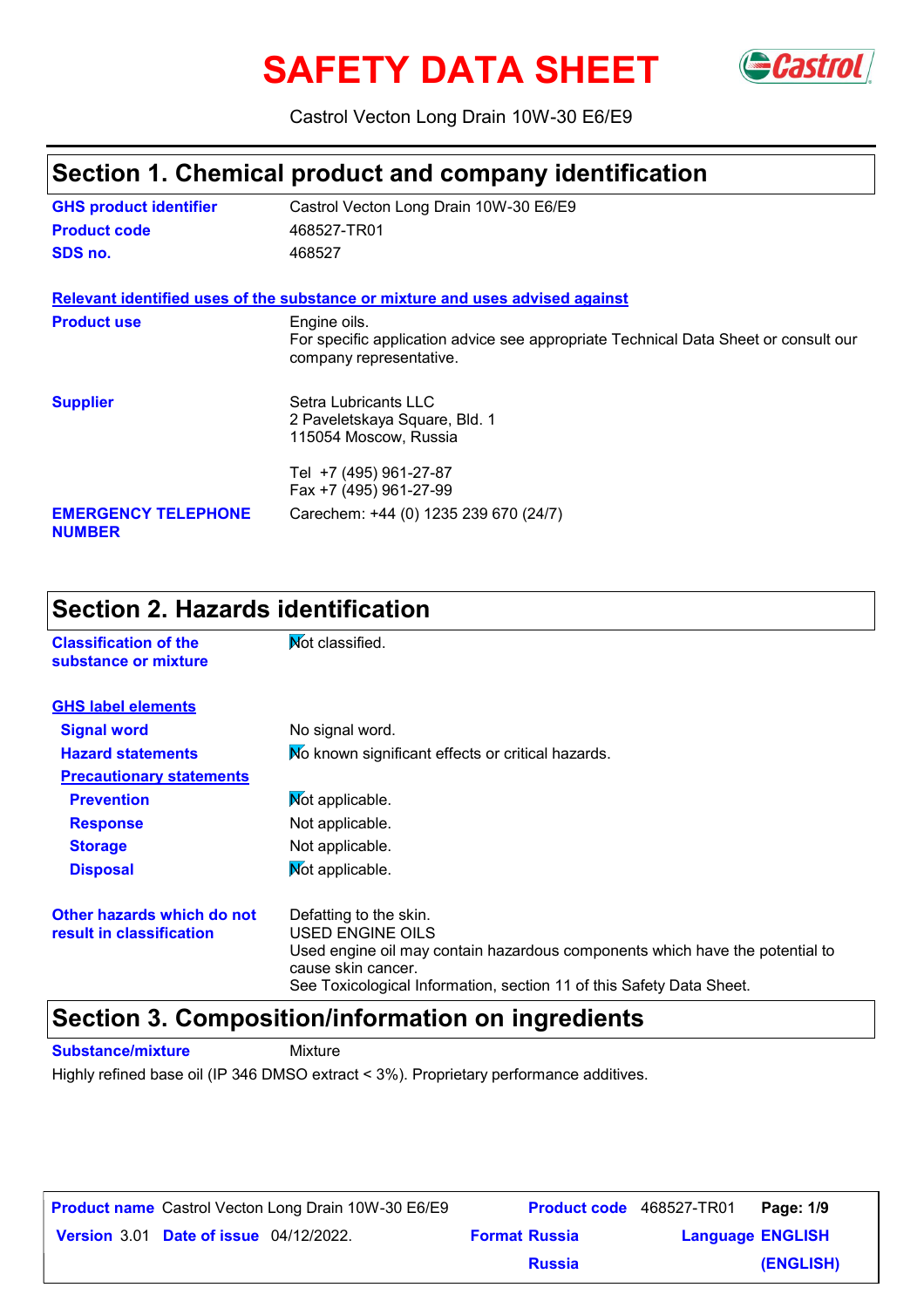### **Section 3. Composition/information on ingredients**

| <b>Ingredient name</b>                                                              | $\frac{9}{6}$ | <b>CAS number</b>           |
|-------------------------------------------------------------------------------------|---------------|-----------------------------|
| Lubricating oils (petroleum), C20-50, hydrotreated neutral oil-based                | ≥10 - ≤25     | 72623-87-1                  |
| reaction mass of isomers of: C7-9-alkyl 3-(3,5-di-tert-butyl-                       | ≤3            | 125643-61-0                 |
| 4-hydroxyphenyl)propionate                                                          |               |                             |
| Alcohols, C12-16, ethoxylated                                                       | ≤0.3          | 68551-12-2                  |
| Benzenesulfonic acid, methyl-, mono-C20-24-branched alkyl derivs.,<br>calcium salts | ≤ $0.3$       | 722503-68-6                 |
| Benzenesulfonic acid methyl-, mono-C20-26 branched alkyl derivs.,<br>calcium salt   | ≤0.3          | 722503-69-7                 |
| Alkyl phenol                                                                        | < 0.1         | 74499-35-7 /<br>121158-58-5 |

**There are no additional ingredients present which, within the current knowledge of the supplier and in the concentrations applicable, are classified as hazardous to health or the environment and hence require reporting in this section.**

**Occupational exposure limits, if available, are listed in Section 8.**

#### **Section 4. First aid measures**

**Description of necessary first aid measures**

| <b>Inhalation</b>                                  | In case of inhalation of decomposition products in a fire, symptoms may be delayed.<br>If inhaled, remove to fresh air. The exposed person may need to be kept under<br>medical surveillance for 48 hours. Get medical attention if symptoms occur. |
|----------------------------------------------------|-----------------------------------------------------------------------------------------------------------------------------------------------------------------------------------------------------------------------------------------------------|
| <b>Ingestion</b>                                   | Do not induce vomiting unless directed to do so by medical personnel. Get medical<br>attention if symptoms occur.                                                                                                                                   |
| <b>Skin contact</b>                                | Wash skin thoroughly with soap and water or use recognised skin cleanser.<br>Remove contaminated clothing and shoes. Wash clothing before reuse. Clean<br>shoes thoroughly before reuse. Get medical attention if symptoms occur.                   |
| Eye contact                                        | In case of contact, immediately flush eyes with plenty of water for at least 15<br>minutes. Eyelids should be held away from the eyeball to ensure thorough rinsing.<br>Check for and remove any contact lenses. Get medical attention.             |
| Most important symptoms/effects, acute and delayed |                                                                                                                                                                                                                                                     |

See Section 11 for more detailed information on health effects and symptoms.

**Indication of immediate medical attention and special treatment needed, if necessary**

| <b>Specific treatments</b>        | No specific treatment.                                                                                                                                                                                                                                      |
|-----------------------------------|-------------------------------------------------------------------------------------------------------------------------------------------------------------------------------------------------------------------------------------------------------------|
| <b>Notes to physician</b>         | In case of inhalation of decomposition products in a fire, symptoms may be delayed.<br>The exposed person may need to be kept under medical surveillance for 48 hours.<br>Treatment should in general be symptomatic and directed to relieving any effects. |
| <b>Protection of first-aiders</b> | No action shall be taken involving any personal risk or without suitable training.                                                                                                                                                                          |

### **Section 5. Firefighting measures**

| <b>Extinguishing media</b>               |                                                                                     |
|------------------------------------------|-------------------------------------------------------------------------------------|
| <b>Suitable extinguishing</b><br>media   | In case of fire, use foam, dry chemical or carbon dioxide extinguisher or spray.    |
| <b>Unsuitable extinguishing</b><br>media | Do not use water jet.                                                               |
| <b>Specific hazards arising</b>          | In a fire or if heated, a pressure increase will occur and the container may burst. |
| from the chemical                        |                                                                                     |

|                                               | <b>Product name</b> Castrol Vecton Long Drain 10W-30 E6/E9 | <b>Product code</b> 468527-TR01 |                         | Page: 2/9 |
|-----------------------------------------------|------------------------------------------------------------|---------------------------------|-------------------------|-----------|
| <b>Version 3.01 Date of issue 04/12/2022.</b> |                                                            | <b>Format Russia</b>            | <b>Language ENGLISH</b> |           |
|                                               |                                                            | <b>Russia</b>                   |                         | (ENGLISH) |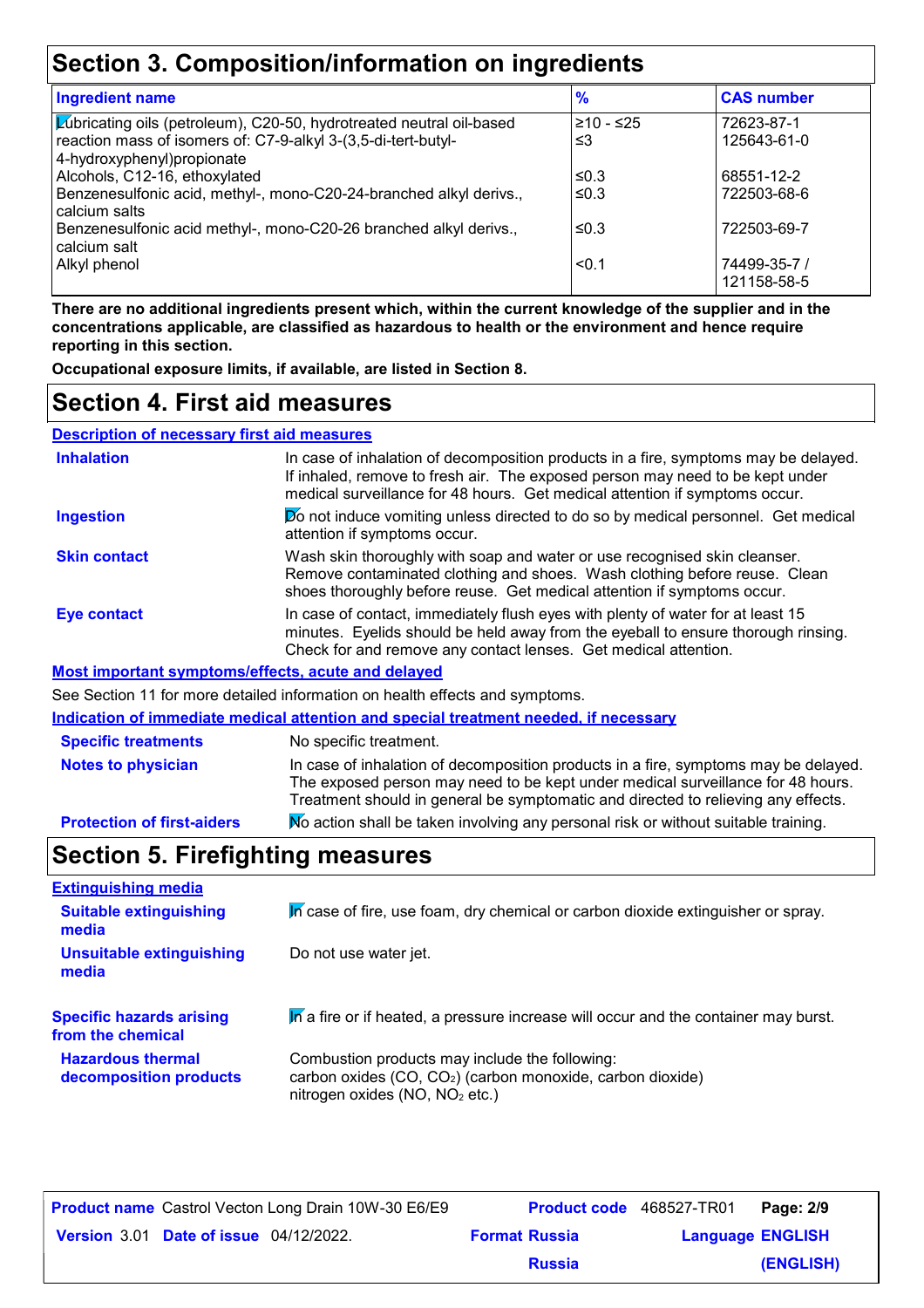# **Section 5. Firefighting measures**

| <b>Special protective actions</b><br>for fire-fighters | Promptly isolate the scene by removing all persons from the vicinity of the incident if<br>there is a fire. No action shall be taken involving any personal risk or without<br>suitable training. |
|--------------------------------------------------------|---------------------------------------------------------------------------------------------------------------------------------------------------------------------------------------------------|
| <b>Special protective</b>                              | Fire-fighters should wear positive pressure self-contained breathing apparatus                                                                                                                    |
| equipment for fire-fighters                            | (SCBA) and full turnout gear.                                                                                                                                                                     |

### **Section 6. Accidental release measures**

|                                                             | <b>Personal precautions, protective equipment and emergency procedures</b>                                                                                                                                                                                                                                                                                                                         |
|-------------------------------------------------------------|----------------------------------------------------------------------------------------------------------------------------------------------------------------------------------------------------------------------------------------------------------------------------------------------------------------------------------------------------------------------------------------------------|
| For non-emergency<br>personnel                              | No action shall be taken involving any personal risk or without suitable training.<br>Evacuate surrounding areas. Keep unnecessary and unprotected personnel from<br>entering. Do not touch or walk through spilt material. Put on appropriate personal<br>protective equipment. Floors may be slippery; use care to avoid falling.                                                                |
| For emergency responders                                    | If specialised clothing is required to deal with the spillage, take note of any<br>information in Section 8 on suitable and unsuitable materials. See also the<br>information in "For non-emergency personnel".                                                                                                                                                                                    |
| <b>Environmental precautions</b>                            | Avoid dispersal of spilt material and runoff and contact with soil, waterways, drains<br>and sewers. Inform the relevant authorities if the product has caused environmental<br>pollution (sewers, waterways, soil or air).                                                                                                                                                                        |
| <b>Methods and material for containment and cleaning up</b> |                                                                                                                                                                                                                                                                                                                                                                                                    |
| <b>Small spill</b>                                          | Stop leak if without risk. Move containers from spill area. Absorb with an inert<br>material and place in an appropriate waste disposal container. Dispose of via a<br>licensed waste disposal contractor.                                                                                                                                                                                         |
| <b>Large spill</b>                                          | Stop leak if without risk. Move containers from spill area. Prevent entry into sewers,<br>water courses, basements or confined areas. Contain and collect spillage with non-<br>combustible, absorbent material e.g. sand, earth, vermiculite or diatomaceous earth<br>and place in container for disposal according to local regulations. Dispose of via a<br>licensed waste disposal contractor. |

### **Section 7. Handling and storage**

| <b>Precautions for safe handling</b>                                      |                                                                                                                                                                                                                                                                                                                                                                                                                                                                                                                                                                                                |
|---------------------------------------------------------------------------|------------------------------------------------------------------------------------------------------------------------------------------------------------------------------------------------------------------------------------------------------------------------------------------------------------------------------------------------------------------------------------------------------------------------------------------------------------------------------------------------------------------------------------------------------------------------------------------------|
| <b>Protective measures</b>                                                | Put on appropriate personal protective equipment (see Section 8).                                                                                                                                                                                                                                                                                                                                                                                                                                                                                                                              |
| <b>Advice on general</b><br>occupational hygiene                          | Eating, drinking and smoking should be prohibited in areas where this material is<br>handled, stored and processed. Wash thoroughly after handling. Remove<br>contaminated clothing and protective equipment before entering eating areas. See<br>also Section 8 for additional information on hygiene measures.                                                                                                                                                                                                                                                                               |
| <b>Conditions for safe storage,</b><br>including any<br>incompatibilities | Store in accordance with local regulations. Store in original container protected<br>from direct sunlight in a dry, cool and well-ventilated area, away from incompatible<br>materials (see Section 10) and food and drink. Keep container tightly closed and<br>sealed until ready for use. Store and use only in equipment/containers designed for<br>use with this product. Containers that have been opened must be carefully resealed<br>and kept upright to prevent leakage. Do not store in unlabelled containers. Use<br>appropriate containment to avoid environmental contamination. |
| <b>Not suitable</b>                                                       | Prolonged exposure to elevated temperature                                                                                                                                                                                                                                                                                                                                                                                                                                                                                                                                                     |

| <b>Product name</b> Castrol Vecton Long Drain 10W-30 E6/E9 |                      | <b>Product code</b> 468527-TR01 <b>Page: 3/9</b> |           |
|------------------------------------------------------------|----------------------|--------------------------------------------------|-----------|
| <b>Version 3.01 Date of issue 04/12/2022.</b>              | <b>Format Russia</b> | <b>Language ENGLISH</b>                          |           |
|                                                            | <b>Russia</b>        |                                                  | (ENGLISH) |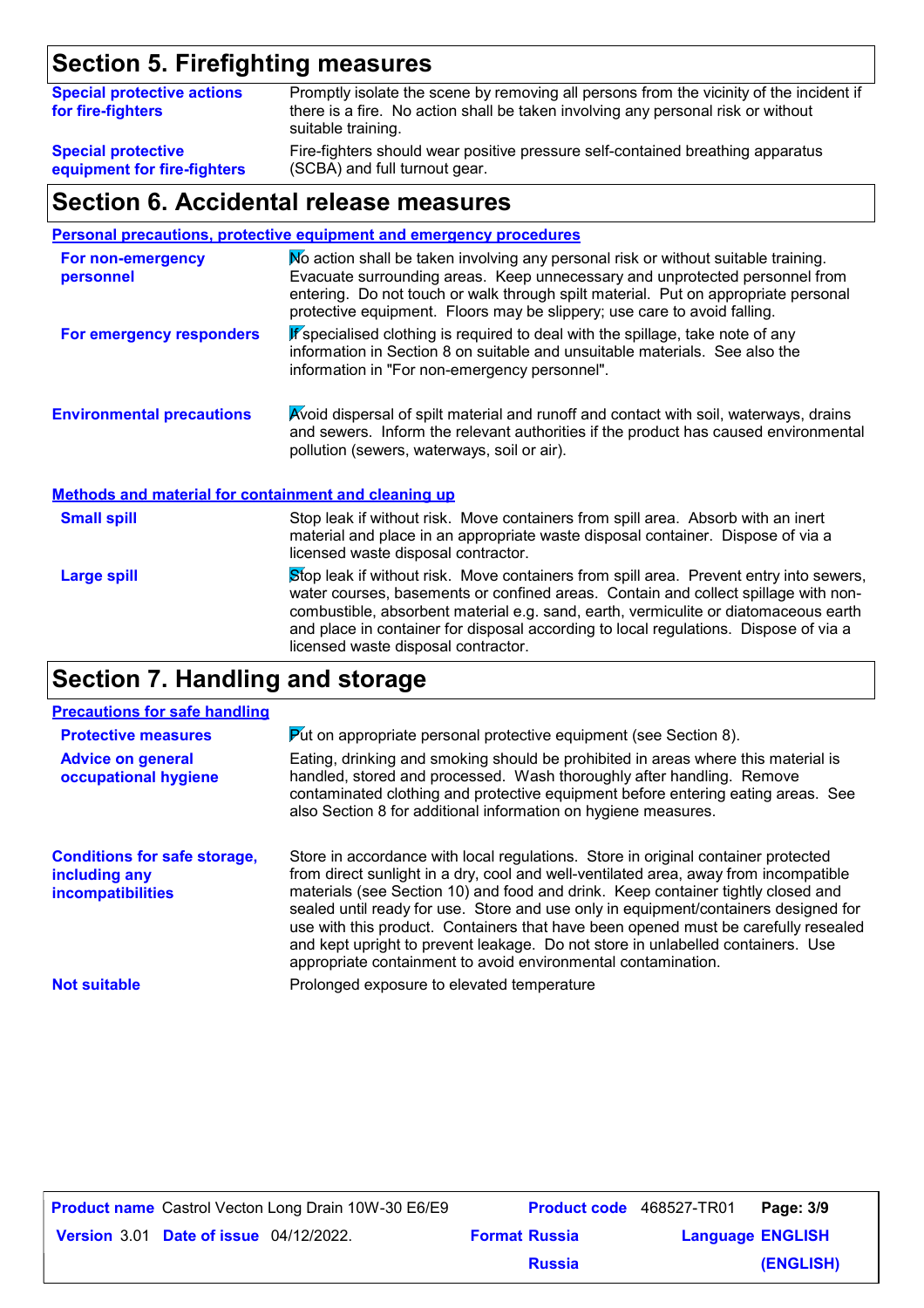### **Section 8. Exposure controls/personal protection**

#### **Control parameters**

#### **Occupational exposure limits**

None.

| <b>Appropriate engineering</b><br><b>controls</b> | Provide exhaust ventilation or other engineering controls to keep the relevant<br>airborne concentrations below their respective occupational exposure limits.<br>All activities involving chemicals should be assessed for their risks to health, to<br>ensure exposures are adequately controlled. Personal protective equipment should<br>only be considered after other forms of control measures (e.g. engineering controls)<br>have been suitably evaluated. Personal protective equipment should conform to<br>appropriate standards, be suitable for use, be kept in good condition and properly<br>maintained.<br>Your supplier of personal protective equipment should be consulted for advice on<br>selection and appropriate standards. For further information contact your national<br>organisation for standards.<br>The final choice of protective equipment will depend upon a risk assessment. It is<br>important to ensure that all items of personal protective equipment are compatible. |
|---------------------------------------------------|---------------------------------------------------------------------------------------------------------------------------------------------------------------------------------------------------------------------------------------------------------------------------------------------------------------------------------------------------------------------------------------------------------------------------------------------------------------------------------------------------------------------------------------------------------------------------------------------------------------------------------------------------------------------------------------------------------------------------------------------------------------------------------------------------------------------------------------------------------------------------------------------------------------------------------------------------------------------------------------------------------------|
| <b>Environmental exposure</b><br>controls         | Emissions from ventilation or work process equipment should be checked to ensure<br>they comply with the requirements of environmental protection legislation. In some<br>cases, fume scrubbers, filters or engineering modifications to the process<br>equipment will be necessary to reduce emissions to acceptable levels.                                                                                                                                                                                                                                                                                                                                                                                                                                                                                                                                                                                                                                                                                 |
| <b>Individual protection measures</b>             |                                                                                                                                                                                                                                                                                                                                                                                                                                                                                                                                                                                                                                                                                                                                                                                                                                                                                                                                                                                                               |
| <b>Hygiene measures</b>                           | Wash hands, forearms and face thoroughly after handling chemical products, before<br>eating, smoking and using the lavatory and at the end of the working period.<br>Appropriate techniques should be used to remove potentially contaminated clothing.<br>Wash contaminated clothing before reusing. Ensure that eyewash stations and<br>safety showers are close to the workstation location.                                                                                                                                                                                                                                                                                                                                                                                                                                                                                                                                                                                                               |
| <b>Eye/face protection</b>                        | Safety glasses with side shields.                                                                                                                                                                                                                                                                                                                                                                                                                                                                                                                                                                                                                                                                                                                                                                                                                                                                                                                                                                             |
| <b>Skin protection</b>                            |                                                                                                                                                                                                                                                                                                                                                                                                                                                                                                                                                                                                                                                                                                                                                                                                                                                                                                                                                                                                               |
| <b>Hand protection</b>                            | Wear protective gloves if prolonged or repeated contact is likely. Wear chemical<br>resistant gloves. Recommended: Nitrile gloves. The correct choice of protective<br>gloves depends upon the chemicals being handled, the conditions of work and use,<br>and the condition of the gloves (even the best chemically resistant glove will break<br>down after repeated chemical exposures). Most gloves provide only a short time of<br>protection before they must be discarded and replaced. Because specific work<br>environments and material handling practices vary, safety procedures should be<br>developed for each intended application. Gloves should therefore be chosen in<br>consultation with the supplier/manufacturer and with a full assessment of the<br>working conditions.                                                                                                                                                                                                               |
| <b>Body protection</b>                            | Use of protective clothing is good industrial practice<br>Personal protective equipment for the body should be selected based on the task<br>being performed and the risks involved and should be approved by a specialist<br>before handling this product.<br>Cotton or polyester/cotton overalls will only provide protection against light<br>superficial contamination that will not soak through to the skin. Overalls should be<br>laundered on a regular basis. When the risk of skin exposure is high (e.g. when<br>cleaning up spillages or if there is a risk of splashing) then chemical resistant aprons<br>and/or impervious chemical suits and boots will be required.                                                                                                                                                                                                                                                                                                                          |
| <b>Respiratory protection</b>                     | In case of insufficient ventilation, wear suitable respiratory equipment.<br>The correct choice of respiratory protection depends upon the chemicals being<br>handled, the conditions of work and use, and the condition of the respiratory<br>equipment. Safety procedures should be developed for each intended application.<br>Respiratory protection equipment should therefore be chosen in consultation with<br>the supplier/manufacturer and with a full assessment of the working conditions.                                                                                                                                                                                                                                                                                                                                                                                                                                                                                                         |

| <b>Product name</b> Castrol Vecton Long Drain 10W-30 E6/E9 |                      | <b>Product code</b> 468527-TR01 | Page: 4/9 |
|------------------------------------------------------------|----------------------|---------------------------------|-----------|
| <b>Version 3.01 Date of issue 04/12/2022.</b>              | <b>Format Russia</b> | <b>Language ENGLISH</b>         |           |
|                                                            | <b>Russia</b>        |                                 | (ENGLISH) |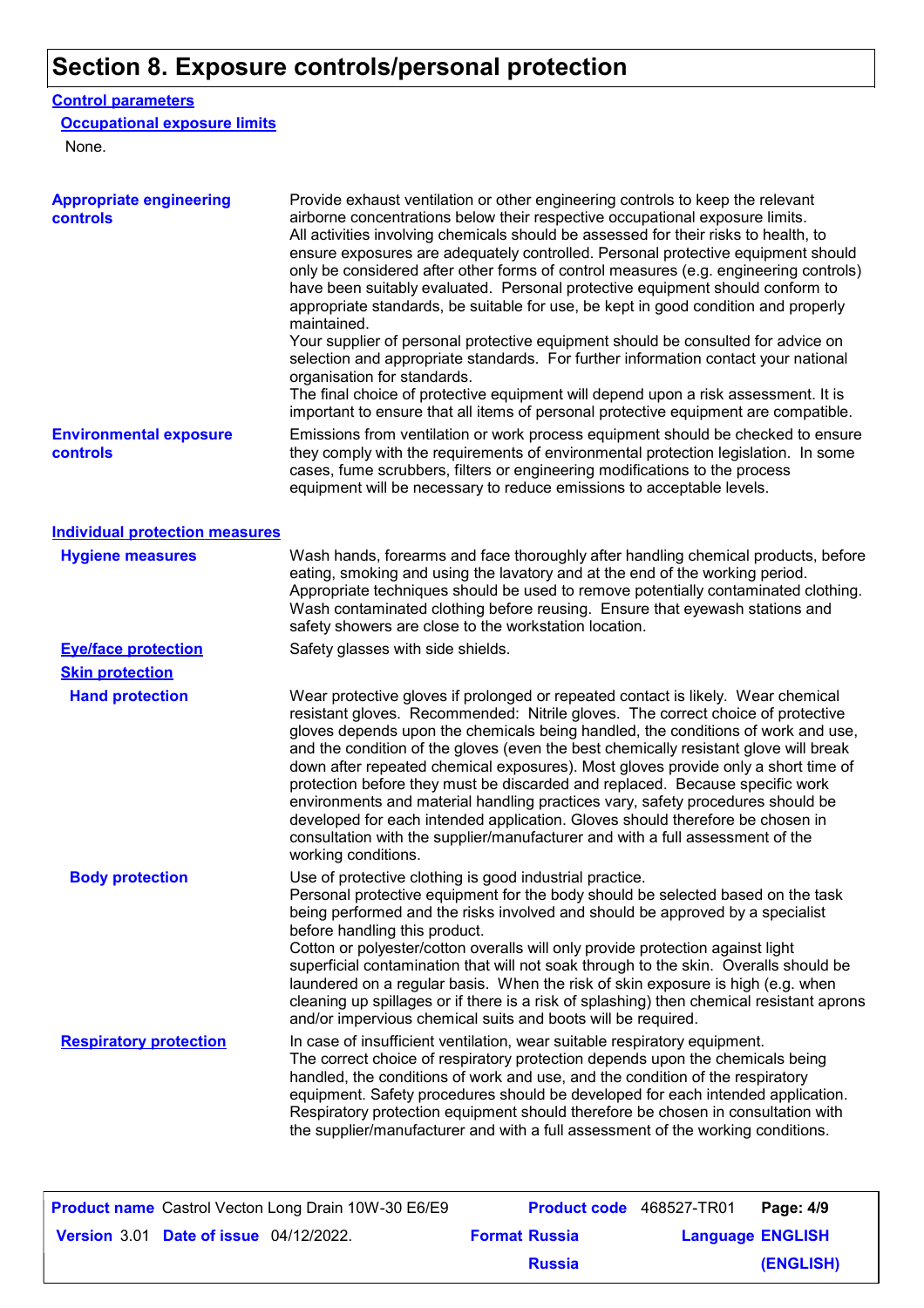#### **Section 9. Physical and chemical properties**

The conditions of measurement of all properties are at standard temperature and pressure unless otherwise indicated.

| <b>Appearance</b>                                                 |                                           |                         |
|-------------------------------------------------------------------|-------------------------------------------|-------------------------|
| <b>Physical state</b>                                             | Liquid.                                   |                         |
| <b>Colour</b>                                                     | Amber. [Light]                            |                         |
| <b>Odour</b>                                                      | Not available.                            |                         |
| <b>Odour threshold</b>                                            | Not available.                            |                         |
| рH                                                                | Not applicable.                           |                         |
| <b>Melting point</b>                                              | Not available.                            |                         |
| <b>Boiling point, initial boiling</b><br>point, and boiling range | Not available.                            |                         |
| <b>Flash point</b>                                                | Open cup: 232°C (449.6°F) [Cleveland]     |                         |
| <b>Evaporation rate</b>                                           | Not available.                            |                         |
| <b>Flammability</b>                                               | Not applicable. Based on - Physical state |                         |
| Lower and upper explosion<br>limit/flammability limit             | Not available.                            |                         |
| <b>Vapour pressure</b>                                            |                                           | Vapour Pressure at 20°C |

|                                                                                | Vapour Pressure at 20°C |         | Vapour pressure at 50°C |          |     |               |
|--------------------------------------------------------------------------------|-------------------------|---------|-------------------------|----------|-----|---------------|
| Ingredient name                                                                | mm Hg                   | kPa     | <b>Method</b>           | mm<br>Hg | kPa | <b>Method</b> |
| Lubricating oils<br>(petroleum), C20-50,<br>hydrotreated neutral oil-<br>based | 0.08                    | < 0.011 | <b>ASTM D 5191</b>      |          |     |               |
| Distillates (petroleum),<br>hydrotreated heavy<br>paraffinic                   | <0.08                   | < 0.011 | <b>ASTM D 5191</b>      |          |     |               |
| Lubricating oils<br>(petroleum), C20-50,<br>hydrotreated neutral oil-<br>based | < 0.08                  | < 0.011 | <b>ASTM D 5191</b>      |          |     |               |
| Distillates (petroleum),<br>solvent-dewaxed heavy<br>paraffinic                | < 0.08                  | < 0.011 | <b>ASTM D 5191</b>      |          |     |               |
| Distillates (petroleum),<br>hydrotreated light<br>paraffinic                   | <0.08                   | < 0.011 | <b>ASTM D 5191</b>      |          |     |               |

**Relative density Solubility Partition coefficient: noctanol/water Density** <1000 kg/m<sup>3</sup> (<1 g/cm<sup>3</sup>) at 15<sup>°</sup>C **Relative vapour density**

**Auto-ignition temperature Ingredient name °C °F Method** reaction mass of isomers of: C7-9-alkyl 3-(3,5-di-tert-butyl-4-hydroxyphenyl)propionate 365 689

**Decomposition temperature** Not available. **Viscosity**

Kinematic: 83.4 mm<sup>2</sup> /s (83.4 cSt) at 40°C

**Particle characteristics Median particle size** Not applicable.

Not available. Not available.

insoluble in water.

Not applicable.

| <b>Product name</b> Castrol Vecton Long Drain 10W-30 E6/E9 | <b>Product code</b> 468527-TR01 |                         | Page: 5/9 |
|------------------------------------------------------------|---------------------------------|-------------------------|-----------|
| <b>Version 3.01 Date of issue 04/12/2022.</b>              | <b>Format Russia</b>            | <b>Language ENGLISH</b> |           |
|                                                            | <b>Russia</b>                   |                         | (ENGLISH) |

Kinematic: 11.7 to 12.5 mm $^{2}\!/s$  (11.7 to 12.5 cSt) at 100°C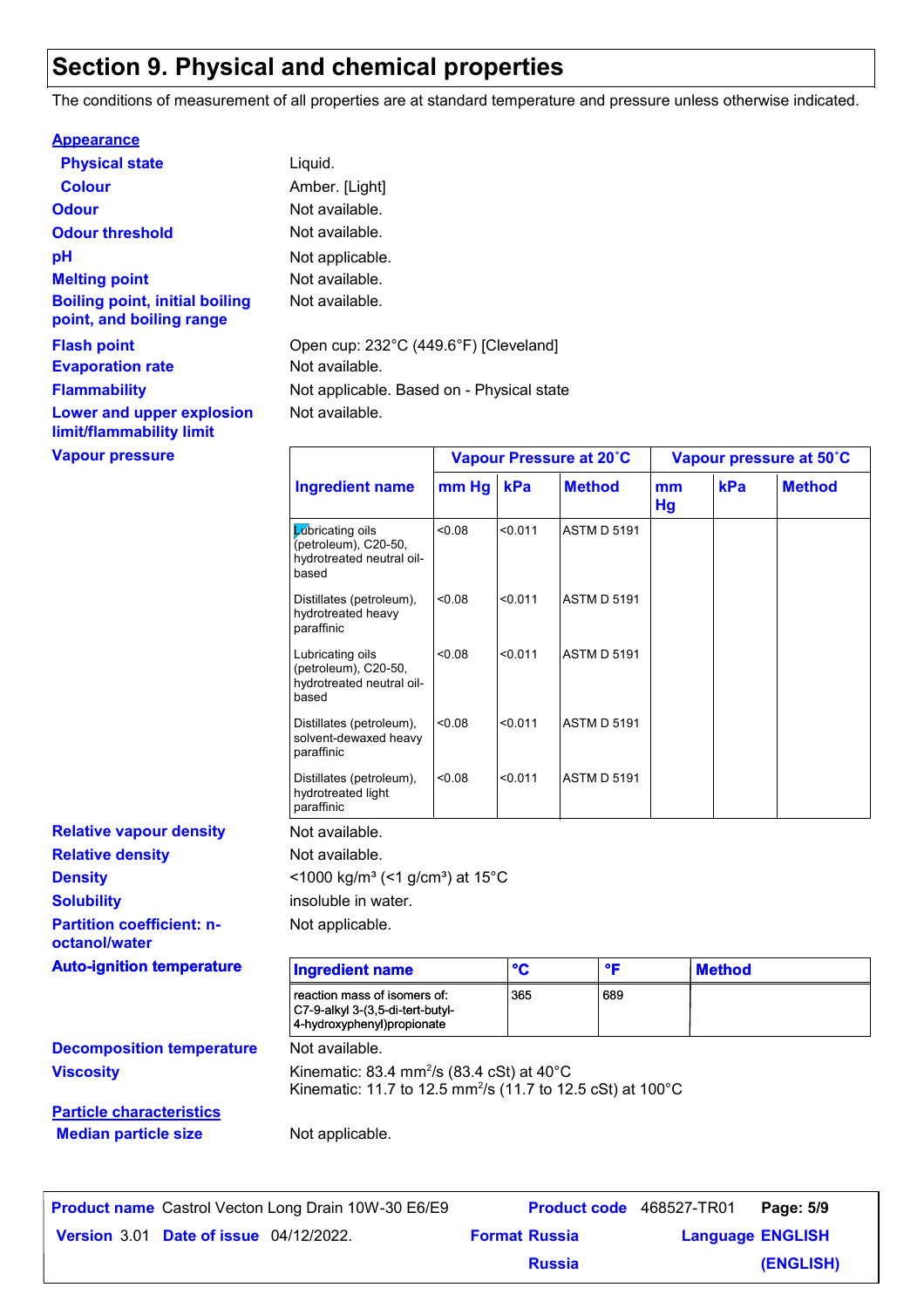# **Section 10. Stability and reactivity**

| <b>Reactivity</b>                            | No specific test data available for this product. Refer to Conditions to avoid and<br>Incompatible materials for additional information.                                   |
|----------------------------------------------|----------------------------------------------------------------------------------------------------------------------------------------------------------------------------|
| <b>Chemical stability</b>                    | The product is stable.                                                                                                                                                     |
| <b>Possibility of hazardous</b><br>reactions | Under normal conditions of storage and use, hazardous reactions will not occur.<br>Under normal conditions of storage and use, hazardous polymerisation will not<br>occur. |
| <b>Conditions to avoid</b>                   | Avoid all possible sources of ignition (spark or flame).                                                                                                                   |
| Incompatible materials                       | Reactive or incompatible with the following materials: oxidising materials.                                                                                                |
| <b>Hazardous decomposition</b><br>products   | Under normal conditions of storage and use, hazardous decomposition products<br>should not be produced.                                                                    |

### **Section 11. Toxicological information**

#### **Information on toxicological effects**

| <b>Name</b>                                        |                                                                                                                     | <b>Result</b>                                                                          |
|----------------------------------------------------|---------------------------------------------------------------------------------------------------------------------|----------------------------------------------------------------------------------------|
|                                                    | Lubricating oils (petroleum), C20-50, hydrotreated neutral oil-based                                                | <b>ASPIRATION HAZARD - Category 1</b>                                                  |
| <b>Information on likely routes</b><br>of exposure | Routes of entry anticipated: Dermal, Inhalation.                                                                    |                                                                                        |
| <b>Potential acute health effects</b>              |                                                                                                                     |                                                                                        |
| <b>Eye contact</b>                                 | No known significant effects or critical hazards.                                                                   |                                                                                        |
| <b>Inhalation</b>                                  | Exposure to decomposition products may cause a health hazard. Serious effects<br>may be delayed following exposure. |                                                                                        |
| <b>Skin contact</b>                                | Defatting to the skin. May cause skin dryness and irritation.                                                       |                                                                                        |
| <b>Ingestion</b>                                   | No known significant effects or critical hazards.                                                                   |                                                                                        |
|                                                    | <b>Symptoms related to the physical, chemical and toxicological characteristics</b>                                 |                                                                                        |
| <b>Eye contact</b>                                 | No specific data.                                                                                                   |                                                                                        |
| <b>Inhalation</b>                                  | No specific data.                                                                                                   |                                                                                        |
| <b>Skin contact</b>                                | Adverse symptoms may include the following:<br>irritation<br>dryness<br>cracking                                    |                                                                                        |
| <b>Ingestion</b>                                   | No specific data.                                                                                                   |                                                                                        |
|                                                    | Delayed and immediate effects as well as chronic effects from short and long-term exposure                          |                                                                                        |
| <b>Eye contact</b>                                 | Potential risk of transient stinging or redness if accidental eye contact occurs.                                   |                                                                                        |
| <b>Skin contact</b>                                | or dermatitis.                                                                                                      | Prolonged or repeated contact can defat the skin and lead to irritation, cracking and/ |
|                                                    |                                                                                                                     |                                                                                        |

| <b>Product name</b> Castrol Vecton Long Drain 10W-30 E6/E9 |                      | Product code 468527-TR01 Page: 6/9 |           |
|------------------------------------------------------------|----------------------|------------------------------------|-----------|
| <b>Version 3.01 Date of issue 04/12/2022.</b>              | <b>Format Russia</b> | <b>Language ENGLISH</b>            |           |
|                                                            | <b>Russia</b>        |                                    | (ENGLISH) |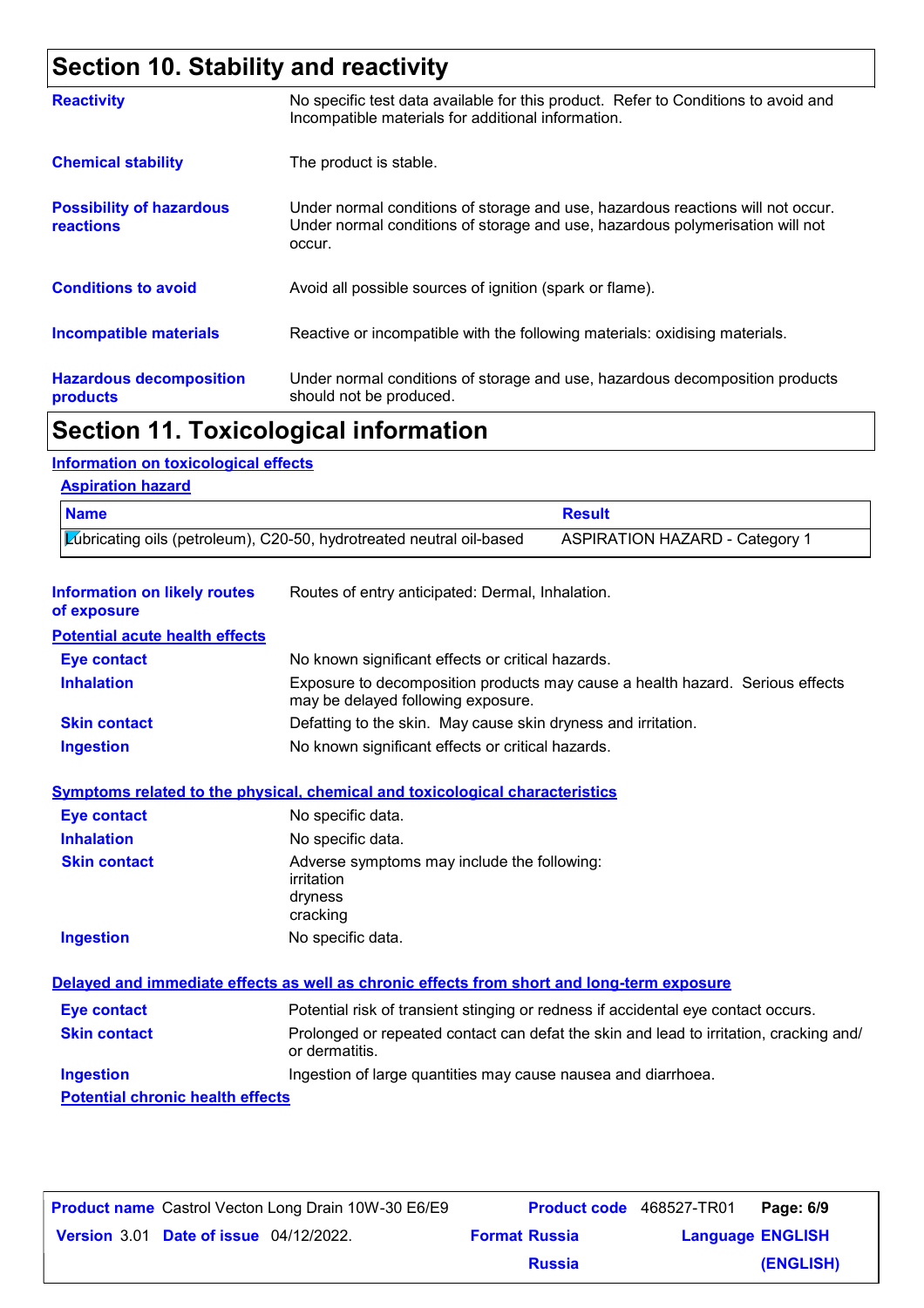### **Section 11. Toxicological information**

| <b>General</b>               | USED ENGINE OILS<br>Combustion products resulting from the operation of internal combustion engines<br>contaminate engine oils during use. Used engine oil may contain hazardous<br>components which have the potential to cause skin cancer. Frequent or prolonged<br>contact with all types and makes of used engine oil must therefore be avoided and a<br>high standard of personal hygiene maintained. |
|------------------------------|-------------------------------------------------------------------------------------------------------------------------------------------------------------------------------------------------------------------------------------------------------------------------------------------------------------------------------------------------------------------------------------------------------------|
| <b>Carcinogenicity</b>       | No known significant effects or critical hazards.                                                                                                                                                                                                                                                                                                                                                           |
| <b>Mutagenicity</b>          | No known significant effects or critical hazards.                                                                                                                                                                                                                                                                                                                                                           |
| <b>Teratogenicity</b>        | No known significant effects or critical hazards.                                                                                                                                                                                                                                                                                                                                                           |
| <b>Developmental effects</b> | No known significant effects or critical hazards.                                                                                                                                                                                                                                                                                                                                                           |
| <b>Fertility effects</b>     | No known significant effects or critical hazards.                                                                                                                                                                                                                                                                                                                                                           |

#### **Section 12. Ecological information**

**Environmental effects** Mo known significant effects or critical hazards.

#### **Persistence and degradability**

Expected to be biodegradable.

#### **Bioaccumulative potential**

This product is not expected to bioaccumulate through food chains in the environment.

#### **Mobility in soil**

| <b>Mobility</b>                     | Spillages may penetrate the soil causing ground water contamination.                                                      |
|-------------------------------------|---------------------------------------------------------------------------------------------------------------------------|
| <b>Other ecological information</b> | Spills may form a film on water surfaces causing physical damage to organisms.<br>Oxygen transfer could also be impaired. |

### **Section 13. Disposal considerations**

| <b>Disposal methods</b> | The generation of waste should be avoided or minimised wherever possible.<br>Significant quantities of waste product residues should not be disposed of via the<br>foul sewer but processed in a suitable effluent treatment plant. Dispose of surplus<br>and non-recyclable products via a licensed waste disposal contractor. Disposal of<br>this product, solutions and any by-products should at all times comply with the<br>requirements of environmental protection and waste disposal legislation and any<br>regional local authority requirements. Waste packaging should be recycled.<br>Incineration or landfill should only be considered when recycling is not feasible. This<br>material and its container must be disposed of in a safe way. Empty containers or |
|-------------------------|---------------------------------------------------------------------------------------------------------------------------------------------------------------------------------------------------------------------------------------------------------------------------------------------------------------------------------------------------------------------------------------------------------------------------------------------------------------------------------------------------------------------------------------------------------------------------------------------------------------------------------------------------------------------------------------------------------------------------------------------------------------------------------|
|                         | liners may retain some product residues. Avoid dispersal of spilt material and runoff<br>and contact with soil, waterways, drains and sewers.                                                                                                                                                                                                                                                                                                                                                                                                                                                                                                                                                                                                                                   |

### **Section 14. Transport information**

| <b>Product name</b> Castrol Vecton Long Drain 10W-30 E6/E9 | <b>Product code</b> 468527-TR01 |                         | Page: 7/9 |
|------------------------------------------------------------|---------------------------------|-------------------------|-----------|
| <b>Version 3.01 Date of issue 04/12/2022.</b>              | <b>Format Russia</b>            | <b>Language ENGLISH</b> |           |
|                                                            | <b>Russia</b>                   |                         | (ENGLISH) |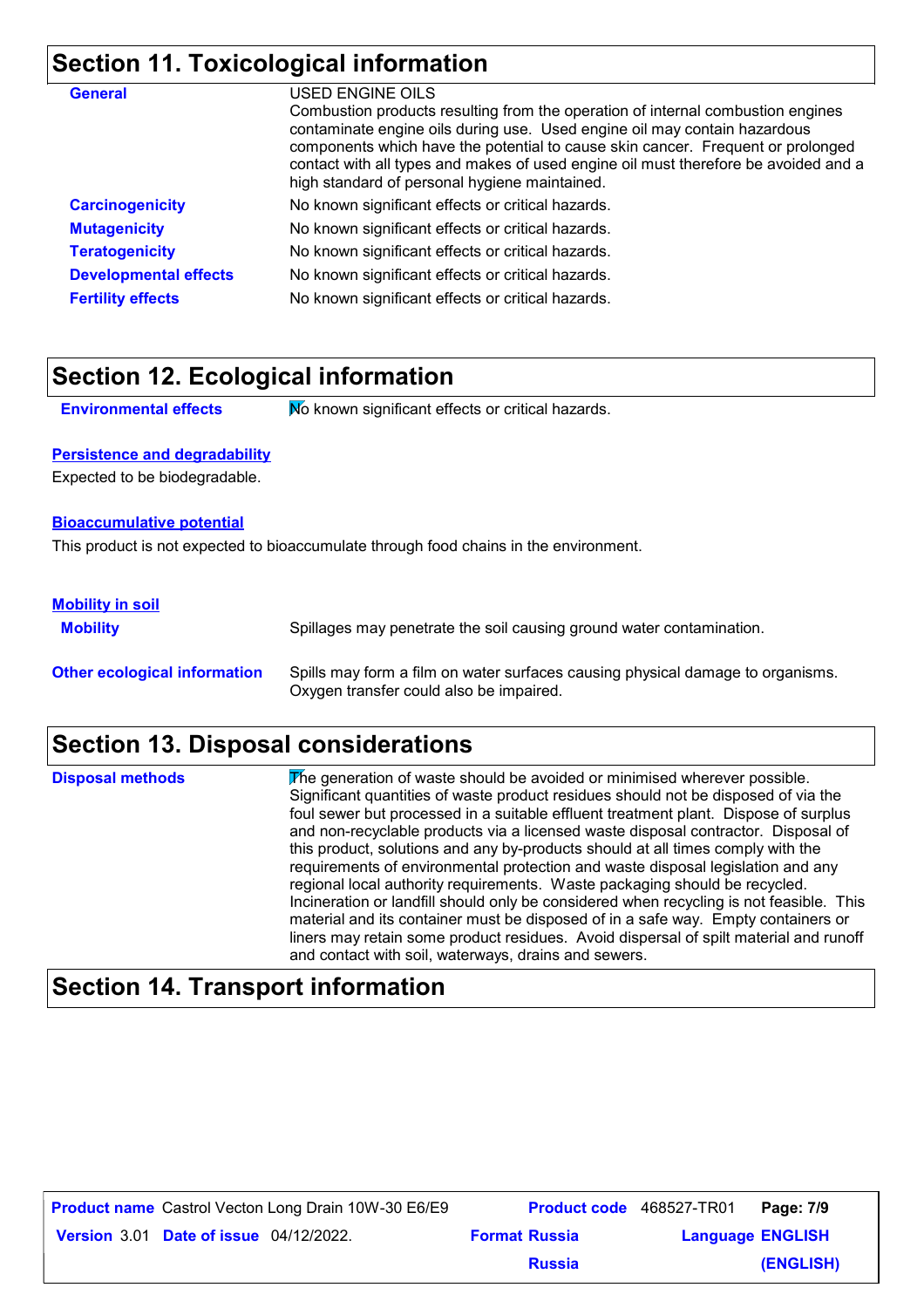|                                      | <b>Section 14. Transport information</b> |                |  |  |  |
|--------------------------------------|------------------------------------------|----------------|--|--|--|
|                                      | <b>IMDG</b>                              | <b>IATA</b>    |  |  |  |
| <b>UN number</b>                     | Not regulated.                           | Not regulated. |  |  |  |
| <b>UN proper</b><br>shipping name    |                                          |                |  |  |  |
| <b>Transport hazard</b><br>class(es) | $\blacksquare$                           |                |  |  |  |
| <b>Packing group</b>                 | $\blacksquare$                           | ۰              |  |  |  |
| <b>Environmental</b><br>hazards      | No.                                      | No.            |  |  |  |
| <b>Additional</b><br>information     |                                          |                |  |  |  |

**Special precautions for user** Not available.

## **Section 15. Regulatory information**

#### **Regulation according to other foreign laws**

| <b>REACH Status</b>                                             | For the REACH status of this product please consult your company contact, as<br>identified in Section 1. |
|-----------------------------------------------------------------|----------------------------------------------------------------------------------------------------------|
| <b>United States inventory</b><br>(TSCA 8b)                     | All components are active or exempted.                                                                   |
| <b>Australia inventory (AIIC)</b>                               | All components are listed or exempted.                                                                   |
| <b>Canada inventory</b>                                         | All components are listed or exempted.                                                                   |
| <b>China inventory (IECSC)</b>                                  | At least one component is not listed.                                                                    |
| <b>Japan inventory (CSCL)</b>                                   | All components are listed or exempted.                                                                   |
| <b>Korea inventory (KECI)</b>                                   | All components are listed or exempted.                                                                   |
| <b>Philippines inventory</b><br>(PICCS)                         | At least one component is not listed.                                                                    |
| <b>Taiwan Chemical</b><br><b>Substances Inventory</b><br>(TCSI) | All components are listed or exempted.                                                                   |

### **Section 16. Other information**

#### **History**

| <b>Date of printing</b>           | 4/12/2022                  |
|-----------------------------------|----------------------------|
| Date of issue/Date of<br>revision | 4/12/2022                  |
| Date of previous issue            | 4/1/2022                   |
| <b>Version</b>                    | 3.01                       |
| <b>Prepared by</b>                | <b>Product Stewardship</b> |

**Date of issue** 04/12/2022. **Version** 3.01 **Format Russia Language Product name** Castrol Vecton Long Drain 10W-30 E6/E9 **Product code** 468527-TR01 **Page: 8/9** | **Language ENGLISH (ENGLISH)** Product code 468527-TR01 Page: 8/9 **Russia**